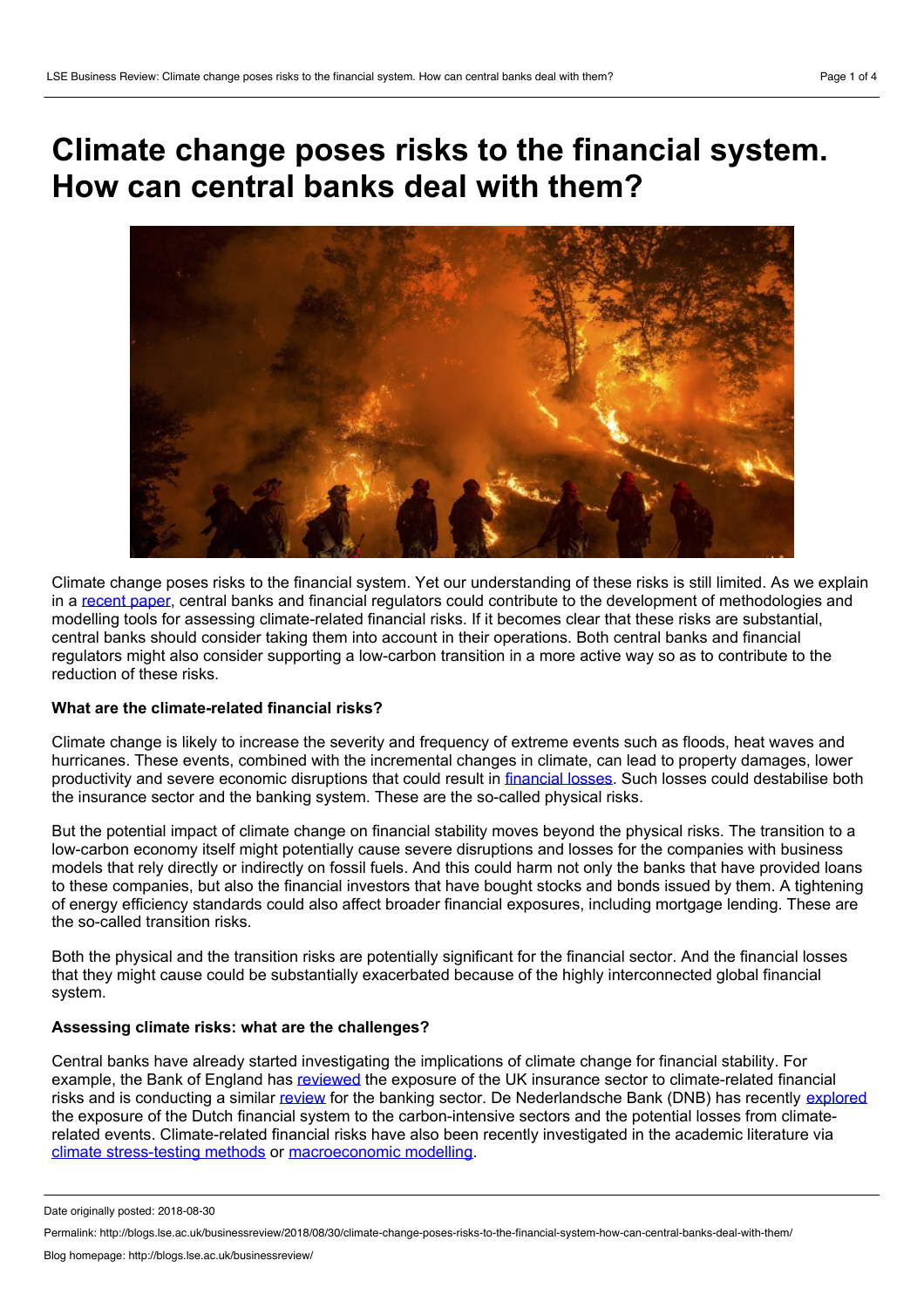But the analysis of these risks is still at a preliminary level and the challenges for researchers are significant. First, the data that are necessary to analyse the exposure of the financial system to climate risks are not always available or sufficiently detailed. Second, defining which assets are exposed to climate risks is not a trivial task and can lead to different conclusions about the importance and the implications of climate risks. Third, an evaluation of climaterelated financial risks requires the modelling of dynamic interactions between the macroeconomy, the financial system, climate change and environmental policies. For example, expectation of tighter future climate policies could lead to sharp shifts in investment and asset prices across sectors, potentially triggering sharp increases in the default rate and falls in asset values in high carbon sectors. Conventional macroeconomic models cannot easily capture these issues and new approaches to macroeconomic modelling might be needed to assess such risks.

What can central banks and financial regulators contribute to help overcome these challenges? They could contribute to the development of databases, taxonomies and methodologies that would enable the analysis of the exposure of the financial sectors to climate risks in a consistent and comparable way. Steps have already been taken in this direction: for example, the Financial Stability Board has established the Task Force on Climate-related Financial Disclosures which has made sector-specific [recommendations](https://www.fsb-tcfd.org/) on how companies could voluntarily disclose climate-related financial risks. However, firms in all industries, including financial firms, will need to do further work to make such disclosures comprehensive, meaningful and comparable.

#### **What if climate risks are substantial?**

If further research makes it clear that climate-related financial risks are substantial, central banks should consider taking them into account in their operations. For example, they could apply climate-related risk criteria to manage the assets on their own balance sheets. This would be similar to what some central banks, like [DNB](https://www.dnb.nl/en/binaries/Annual report DNB 2016_tcm47-356008.PDF) and the Banque de France, already do when they use [environmental,](https://www.banque-france.fr/en/banque-de-france/corporate-social-responsibility/economic-and-civic-commitment/contributing-responsible-investment) societal and governance (ESG) criteria for their own investments. Moreover, climate-related financial risks, if deemed material, could be reflected in the collateral frameworks and the asset purchase programmes of central banks.

But could central banks address climate risks in a more active way? Here a distinction can be made between the central banks of high-income countries and the central banks of emerging and developing countries. In the latter countries, central bank mandates are broader and in many cases strongly linked with governments' development objectives. Some of these central banks have [already](https://neweconomics.org/uploads/files/Green-Central-Banking.pdf) used tools with the explicit aim of promoting green sectors. For example, the Bangladesh Bank has introduced a credit [quota](http://unepinquiry.org/wp-content/uploads/2015/04/Monetary_Policy_and_Sustainability_The_Case_of_Bangladesh.pdf) according to which at least 5 per cent of bank loans should be directed to these sectors.

In high-income countries the central banks mandates are more narrowly defined – or interpreted – and do not refer explicitly to environmental issues. But both central banks and financial regulators in these countries could consider supporting a smooth transition of the financial system in a more active way so as to enhance the resilience of the financial system. That would be in line with their financial stability objectives. Indeed, eight central banks and financial regulators, including the Bank of England and the DNB, have recently [co-developed](https://www.google.com/url?sa=t&rct=j&q=&esrc=s&source=web&cd=2&ved=2ahUKEwi40fqPse_cAhWDJMAKHbIbA6oQFjABegQICRAC&url=https%3A%2F%2Fwww.bankofengland.co.uk%2F-%2Fmedia%2Fboe%2Ffiles%2Fresearch%2Fgreening-the-financial-system-qa&usg=AOvVaw2RXhx5QGTFVfdIwN415lbk) the Network for Greening the Financial System (NGFS) which seeks to contribute to the development of environment and climate risk management in the financial sector, and to mobilise mainstream finance to support the transition toward a sustainable economy. The NGFS has since expanded to include seventeen members and five observers. These initiatives need to be intensified.

It has also been proposed that central banks and financial regulators in high-income countries could consider supporting green finance directly by using their own tools. For example, the EU High-Level Expert Group on Sustainable Finance has recently [suggested](https://ec.europa.eu/info/sites/info/files/180131-sustainable-finance-final-report_en.pdf) that green differentiated capital requirements could be considered. This would mean that banks could be allowed to fund 'green' loans to projects which are likely to reduce long-term environmental risks with less capital.

Alternatively, they could be required to fund 'brown' loans to projects which are deemed to exacerbate these risks with more capital. The second proposal is more likely to be preferred by central banks and financial regulators as relaxing prudential regulations just to encourage 'green' lending could [jeopardise](https://www.bankofengland.co.uk/-/media/boe/files/working-paper/2016/lets-talk-about-the-weather-the-impact-of-climate-change-on-central-banks.pdf?la=en&hash=C49212AE5F68EC6F9E5AA71AC404B72CDC4D7574) the safety and soundness of financial institutions. That said, the case for increasing capital requirements to 'brown' sectors would still need careful evaluation. Important considerations include whether risks created by such lending can be meaningfully quantified and whether such a policy can be designed to avoid penalising carbon-intensive borrowers that are trying to shift towards more sustainable business models.

Date originally posted: 2018-08-30

Permalink: http://blogs.lse.ac.uk/businessreview/2018/08/30/climate-change-poses-risks-to-the-financial-system-how-can-central-banks-deal-with-them/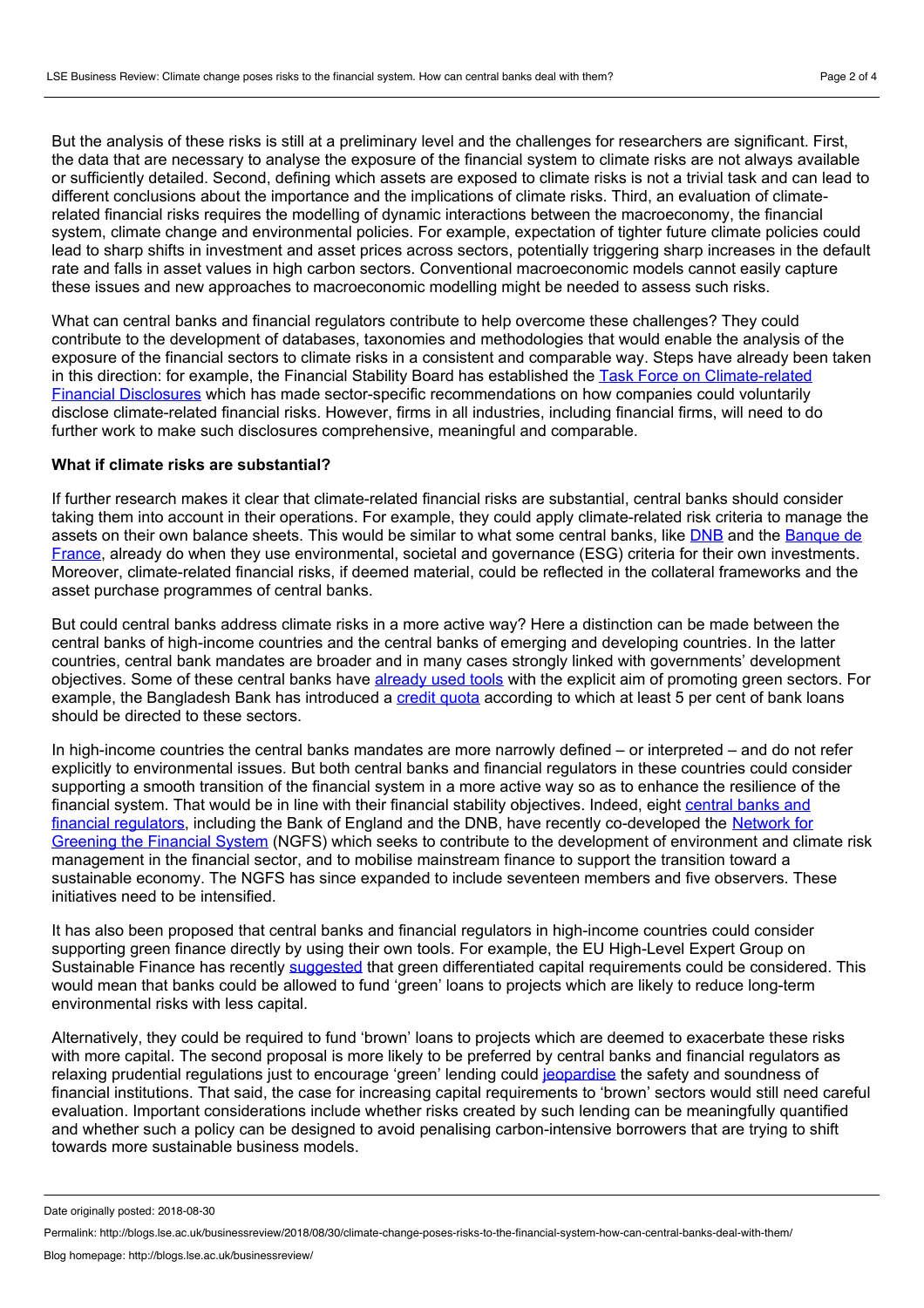### **Climate change as a key financial challenge for the 21st century**

Over the next decades, climate change is likely to transform our economies in a fundamental way. Elected governments are primarily responsible for managing the transition to a low-carbon economy. Yet central banks and financial regulators cannot ignore the potentially serious risks that climate change poses to the financial system. Understanding and addressing these risks is a major task and more research in this area is necessary to inform policy development in all areas, including financial policy, to support a smooth but timely transition.

#### ♣♣♣

#### *Notes:*

- *This post is published jointly with Bank [Underground.](https://www.nature.com/articles/s41558-018-0175-0) It's based on the authors' paper Climate change challenges for central banks and financial regulators, in Nature Climate Change, May 2018.*
- This blog post gives the views of its author(s), not the position of LSE Business Review or the London School *of Economics.*
- *Featured image credit: [Photo](https://www.flickr.com/photos/jeff_head/20799665403) by Jeff [Head](https://www.flickr.com/photos/jeff_head/), Public [domain](https://creativecommons.org/publicdomain/mark/1.0/).*
- *When you leave a comment, you're agreeing to our [Comment](http://blogs.lse.ac.uk/businessreview/comment-policy/) Policy.*



**Emanuele Campiglio** is assistant professor at the Vienna University of Economics and Business (WU) and a visiting fellow at LSE's Grantham Research Institute on Climate Change and the Environment.. He is also currently leading the 'Green Macro' work package of the Mistra Financial Systems programme. His most recent work focuses on macroeconomic modelling and sustainable finance.



**Yannis Dafermos** is a a senior lecturer in economics at the [University](http://people.uwe.ac.uk/Pages/person.aspx?accountname=campus\i-dafermos) of the West of England. His research focuses on financial macroeconomics, climate change and finance, ecological macroeconomics and inequality. He has co-developed a novel ecological [macroeconomic](http://www.define-model.org) model that analyses the interactions between the ecosystem, the financial system and the macroeconomy.



**Pierre Monnin** is a fellow with the Council on Economic Policies, where he is focusing on the environmental and social effects of monetary policy. Prior to that was with the Swiss National Bank (SNB) in various roles for a total of ten years – counselling SNB's board members on issues concerning financial markets and monetary policy as well as developing measures of financial stability and integrating them into the bank's monetary policy framework. He also worked at Man Investments as a quantitative analyst, developing asset allocation strategies for alternative investments. Pierre holds a PhD in economics from the University of Zurich, a MSc in economics from Queen Mary,

University of London, as well as a MSc in statistics and a BA in economics from the University of Neuchatel.



**Josh Ryan-Collins** is head of research at UCL's Institute for Innovation and Public Purpose (IIPP), working on the the economics of innovation, inclusive growth, economic rent in modern economies and measuring public value. Before joining IIPP, he was senior economist at the New Economics Foundation (NEF), one of the UK's leading think tanks. There he led a research program focused on money, credit, banking and the macroeconomics of land and housing. Josh has written two co authored books: *['Where](https://www.amazon.co.uk/Where-Does-Money-Come-Monetary/dp/1908506547) Does Money Come From?'* (2011, NEF), a best-selling guide to the UK monetary system which is used as a textbook to teach economics in the UK and U.S.; and *['Rethinking](https://www.zedbooks.net/shop/book/rethinking-the-economics-of-land-and-housing/forthcoming/)*

*the Economics of Land and Housing'* (2017, Zed books) which featured in the *Financial Times*'s economics editor Martin Wolf's top summer reads of 2017.

Date originally posted: 2018-08-30

Permalink: http://blogs.lse.ac.uk/businessreview/2018/08/30/climate-change-poses-risks-to-the-financial-system-how-can-central-banks-deal-with-them/